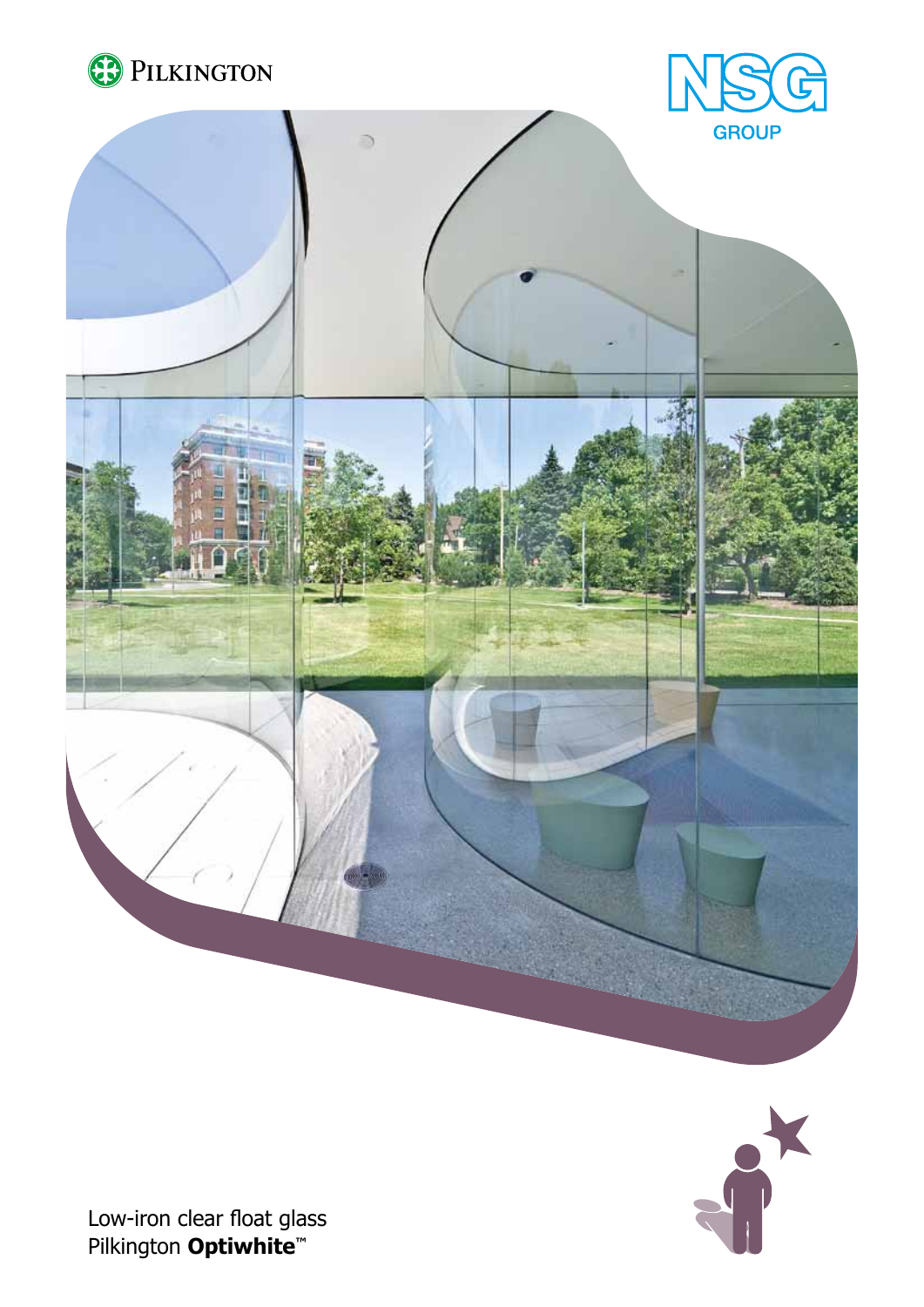

### The solution is clear

Today the use of glass in architecture and design is becoming more and more prevalent, and Pilkington **Optiwhite™** is at the very forefront of making it possible.

The reason for this is the sheer variety of benefits which Pilkington **Optiwhite™** can offer, making it an excellent choice for a wide range of applications. Pilkington **Optiwhite™** is an extra-clear, low-iron float glass; it is practically colourless, and the green cast inherent to other glasses is not present. It is therefore ideal for use where glass edges are visible or where a neutral colour is desired. As its light transmission is 1% and 6% higher than clear float glass

in 3 mm and 15 mm thickness respectively, it is perfect for applications where transparency and purity of colour are desired.

Available in thicknesses of between 2 mm and 19 mm (the widest range on the market), Pilkington **Optiwhite™** provides increased design flexibility and, when combined with other Pilkington products, it can offer additional benefits such as thermal insulation or self-cleaning. It also comes with all the reassurance of not only being a market-leading product in its own right, but of bearing the market-leading Pilkington name, and with the unrivalled support you would expect from our brand.



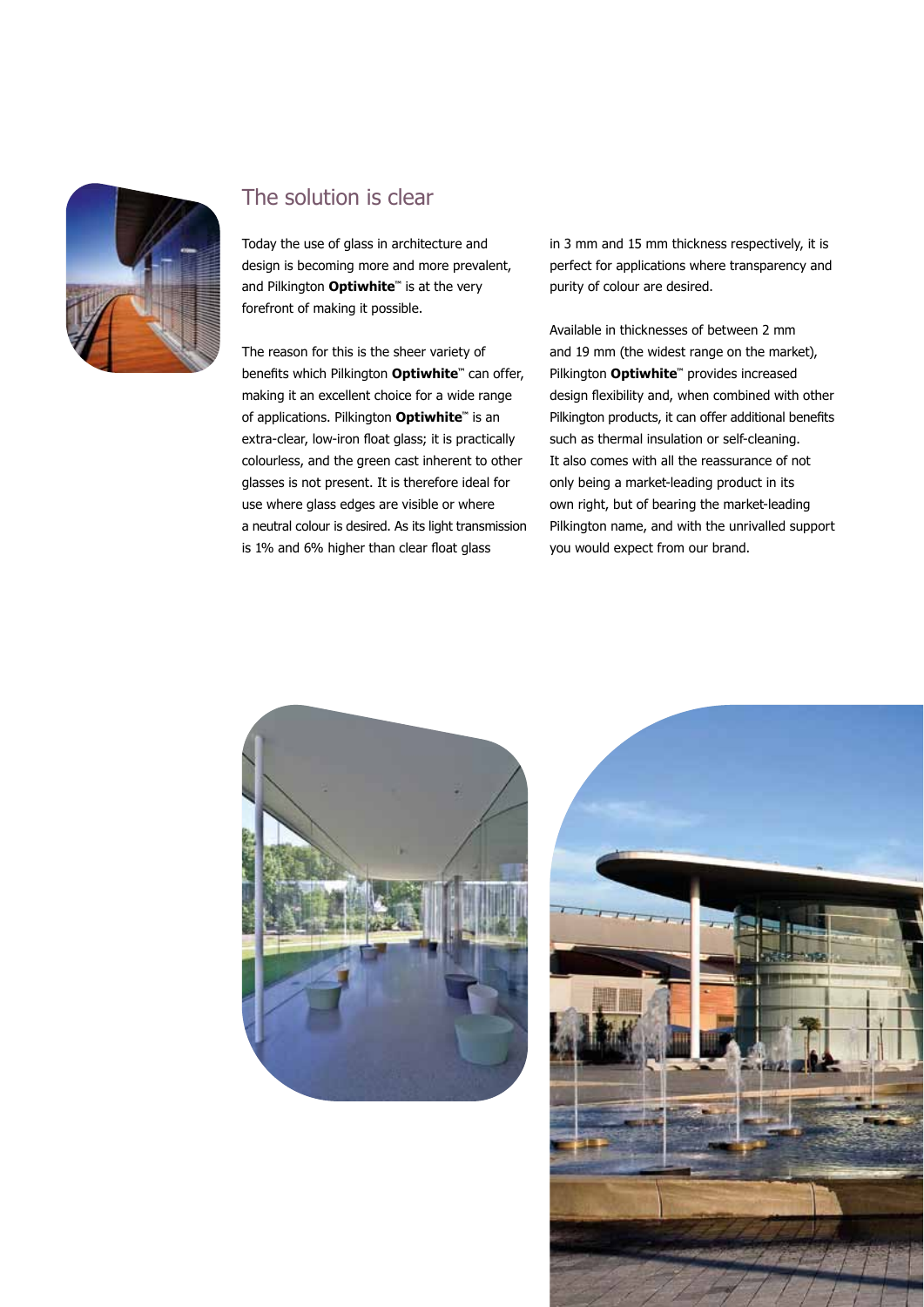### **Features and benefits**

- High light transmission for outstanding visual clarity when an unrestricted view is required;
- Purity of colour with minimum colour cast when viewing through the glass, ensuring a truer representation of the designer's vision;
- High solar heat transmittance providing passive solar gain to allow more heat through, which can save costs on energy bills during the winter;
- Flexibility of application;
- Can be toughened or laminated for safety and security;
- Can be combined with other products from the Pilkington range to provide additional benefits.



Pilkington **Optifloat**<sup>™</sup> Clear **Pilkington Optiwhite**<sup>™</sup>

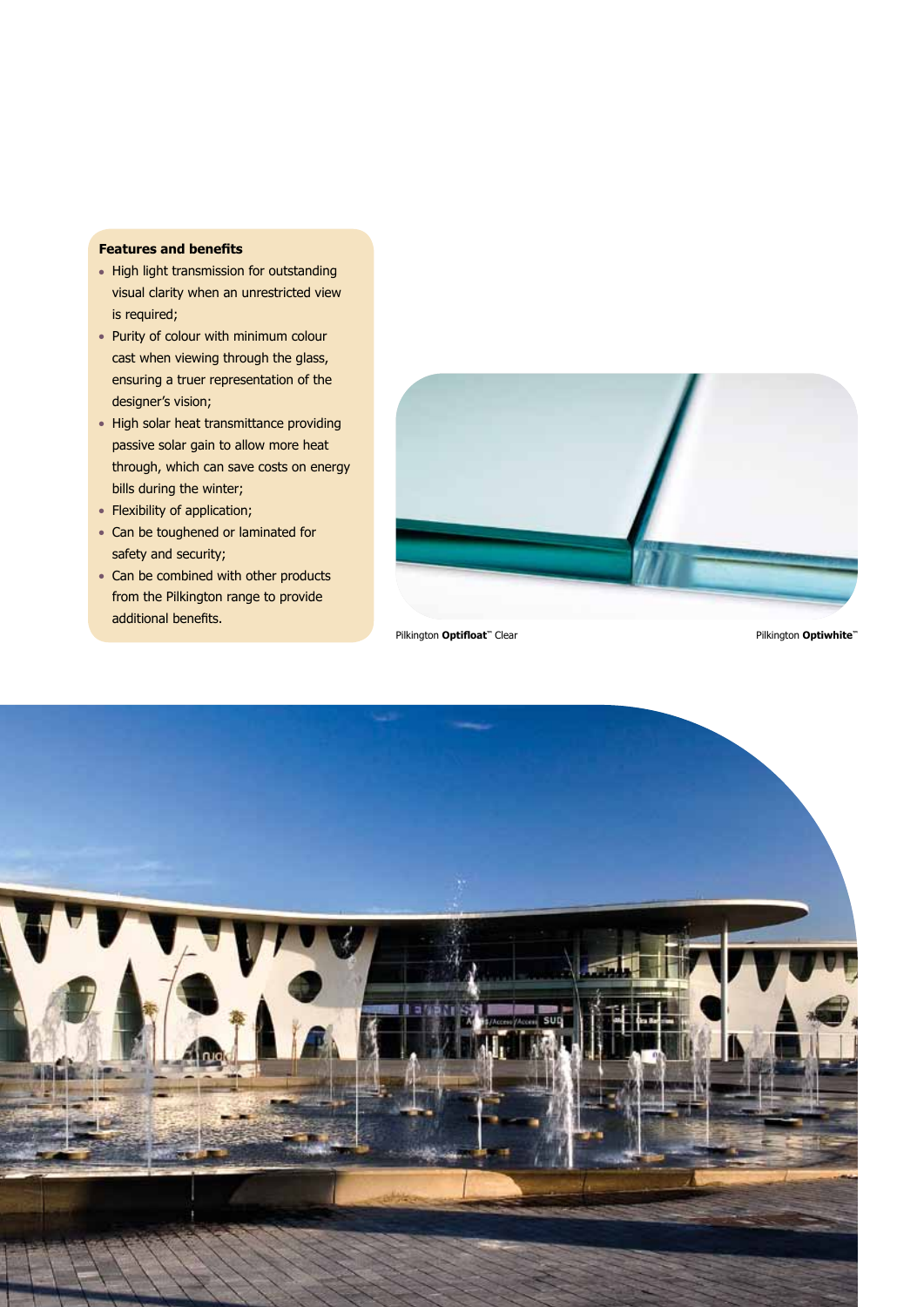

### Interior glazing

Laminated glass provides safety and security by marrying together multiple layers of standard float glass and polyvinyl butyral (PVB) interlayers. However, this process also exaggerates any tint of colour inherent to the product. This is much less noticeable when using Pilkington **Optiwhite™** as the substrate for laminated glass.

The resulting product is free from inherent darkening conventionally associated with laminated glass incorporating the thicker clear float glass used for enhanced safety and security, making Pilkington Optiwhite™ the ideal alternative solution for balustrades, balconies, doors, partitions and stairs.

#### **Features and benefits**

- Ensures a more natural, brighter view;
- **Improves aesthetics of laminated glass;**
- Made to exceptional, consistent quality and performance;
- Can be toughened or laminated;
- Can be combined with other products from the Pilkington range to provide additional benefits.



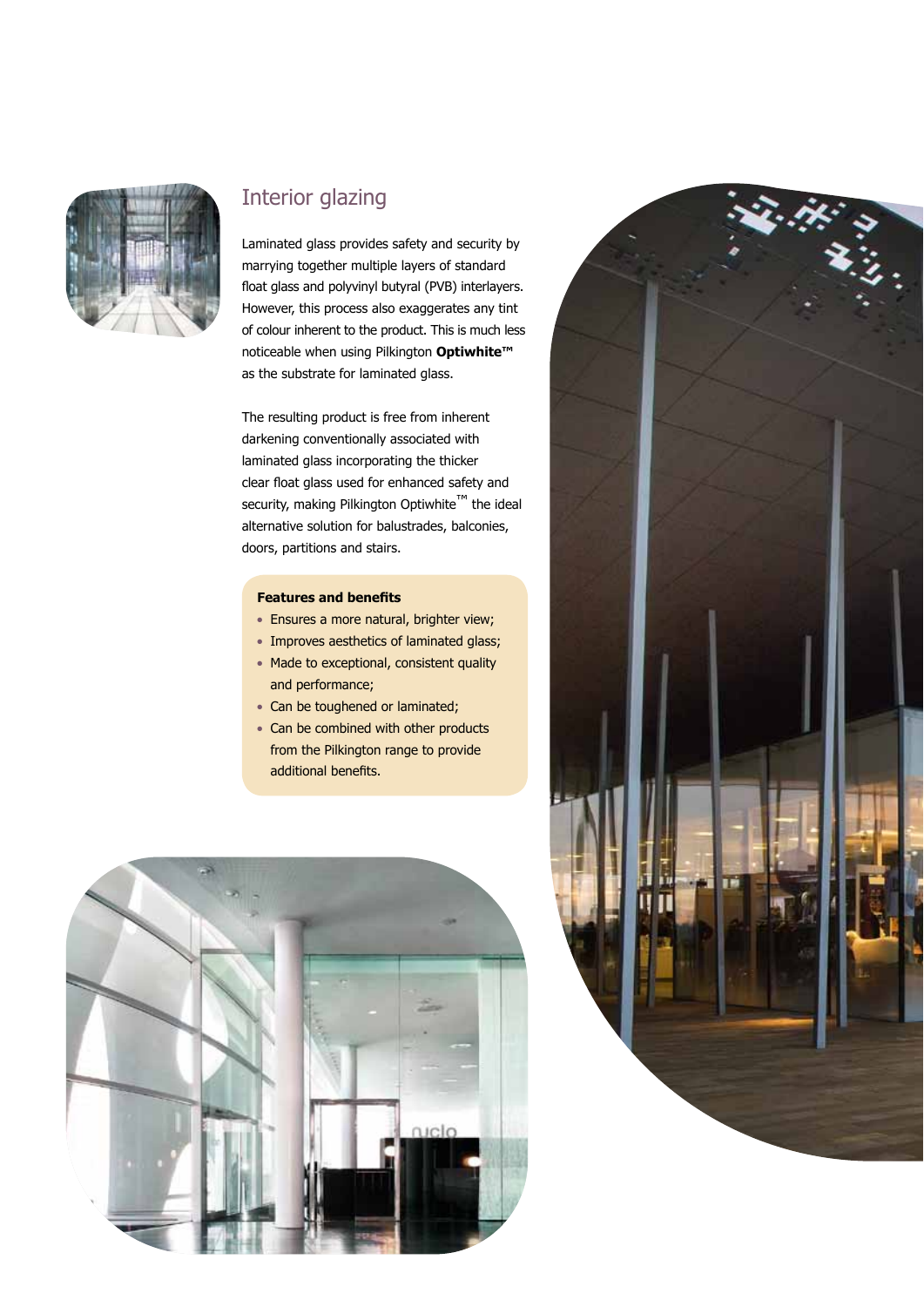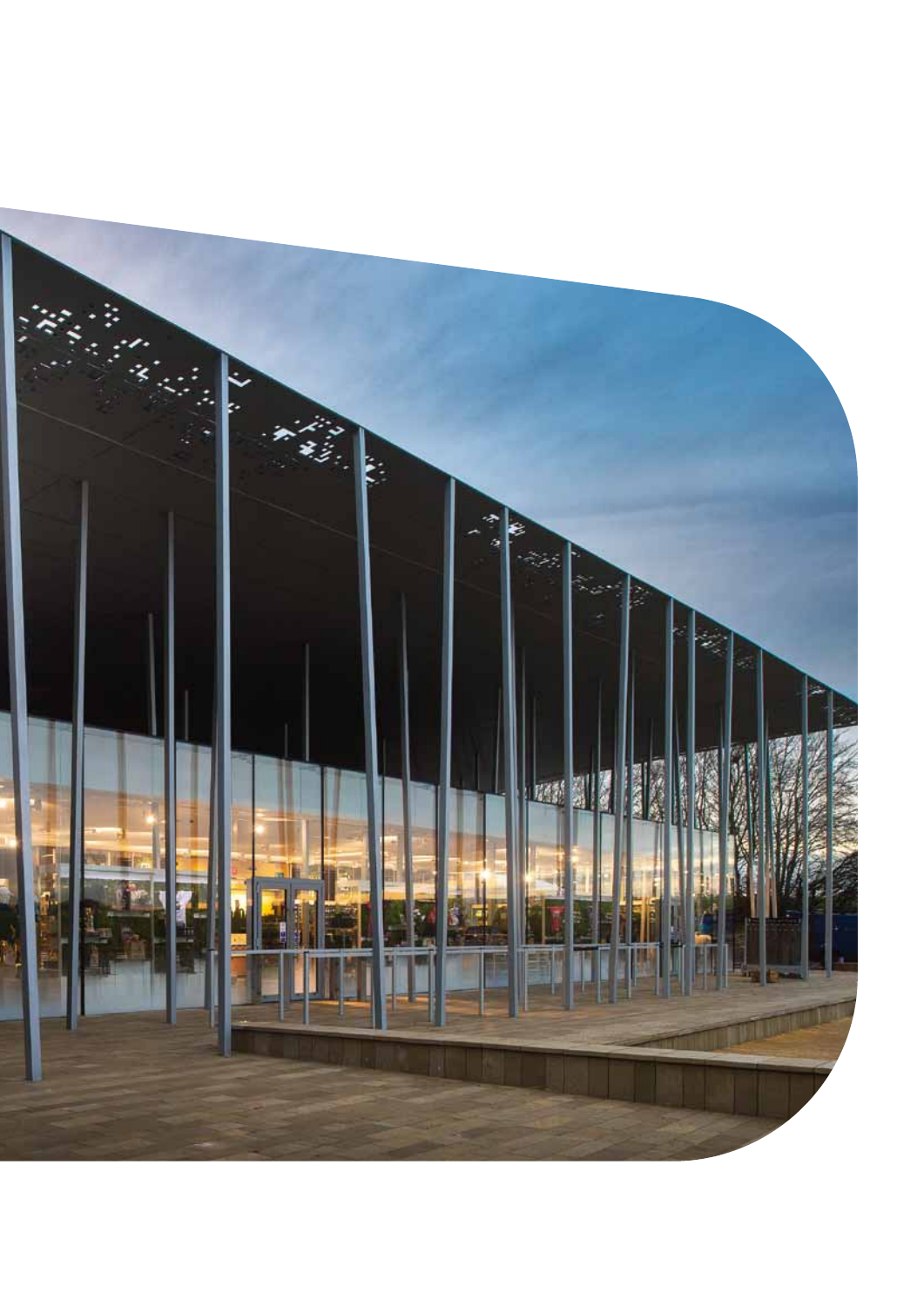



### Exterior glazing

One of the most attractive features of Pilkington **Optiwhite<sup>™</sup>** is its ability to achieve greater brilliance and transparency, allowing a clear and truer representation of colours when viewed through the glass. These same qualities also allow for great interior daylight, which no doubt explains why Pilkington **Optiwhite™** is the product of choice for architects for buildings where transparency and brightness are of paramount importance.



Thanks to these and the many other benefits that Pilkington **Optiwhite™** brings to exterior applications, it is the perfect choice for façades. It can be combined with other products from the Pilkington range. For example, when combined with Pilkington **Suncool™** it decreases the risk of thermal breakage and reduces the need for toughening, whilst providing additional high performance solar control and low-emissivity. When used in shop fronts, it enhances true colours and allows maximum light transmission, even in thicker laminated combinations. In domestic windows, Pilkington **Optiwhite™** maximises passive solar gain to reduce the need for heating during cold sunny days.

### **Features and benefits**

- Allows highest transparency for truer colour representation, even in thicker laminated combinations;
- Provides high light transmission;
- Maximises passive solar gain on cold sunny days;
- Made to exceptional, consistent quality and performance;
- Can be toughened or laminated;
- Can be combined with other products from the Pilkington range to provide additional benefits.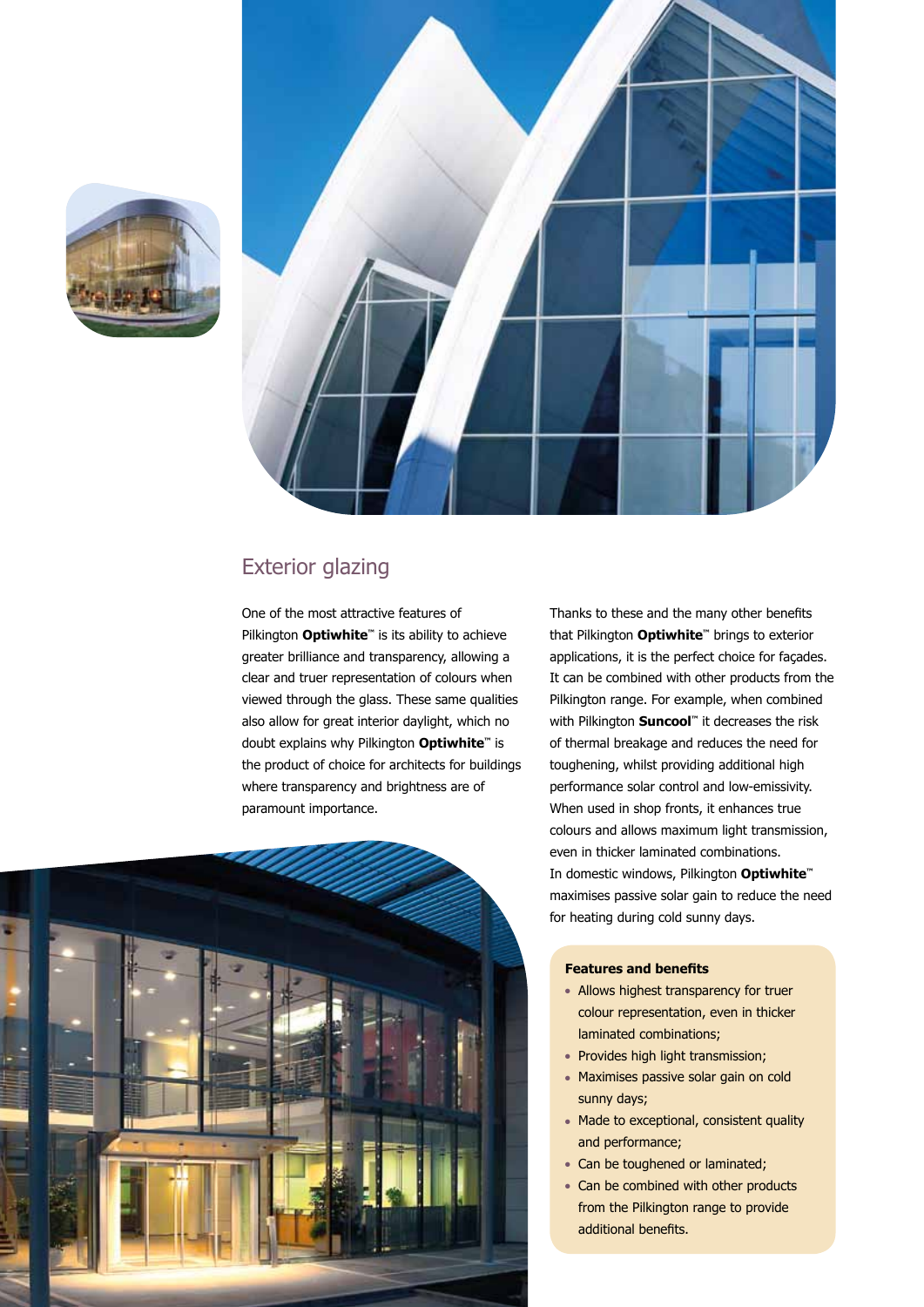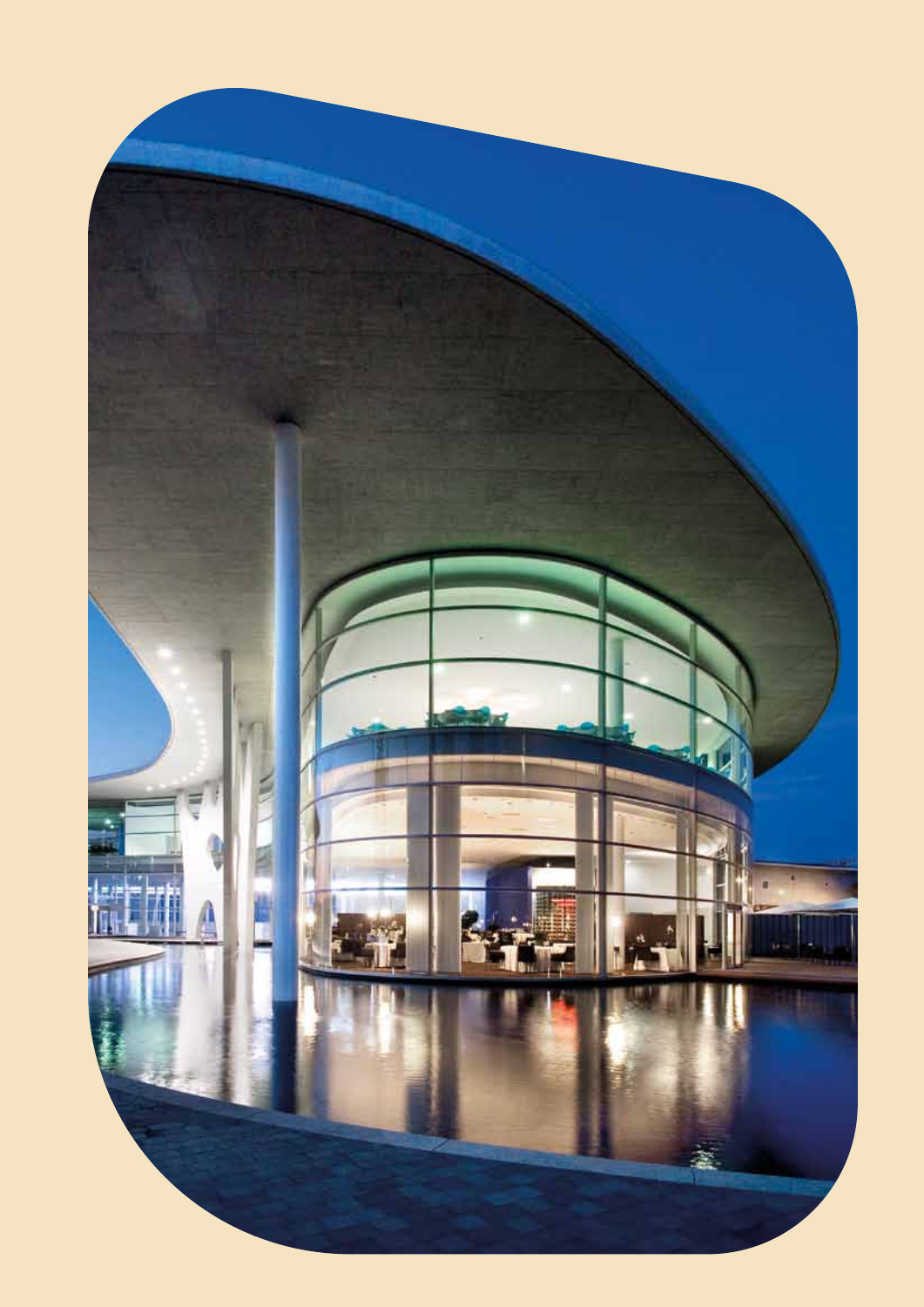

### Furniture and other applications

As designers are finding, Pilkington **Optiwhite™** is an ideal solution for applications where glass is used as a design feature, such as glass tables. The same is true where glass edges are purposely exposed – for example, shelving and shower screens – where its clarity enhances the entire appearance of the furniture.

In applications such as display cabinets, the high light transmission of Pilkington **Optiwhite™** allows for a truer representation of the potentially high-value products inside. Its inherent ability to make colours appear brighter also means that Pilkington **Optiwhite™** provides an exceptional base glass for tiles, splash-backs and furniture doors, and gives more accurate colour definition when used as a mirror base.

There are many more applications for which Pilkington **Optiwhite™** delivers an outstanding solution, and along with every other Pilkington product we are constantly looking for ways to further improve its performance to better meet the needs of designers and architects worldwide.

#### Features and benefits

- Allows highest transparency for truer colour representation, even in thicker laminated combinations;
- Provides less greenish colour of the glass edges;
- Provides high light transmittance;
- Made to exceptional, consistent quality and performance;
- Can be toughened or laminated.

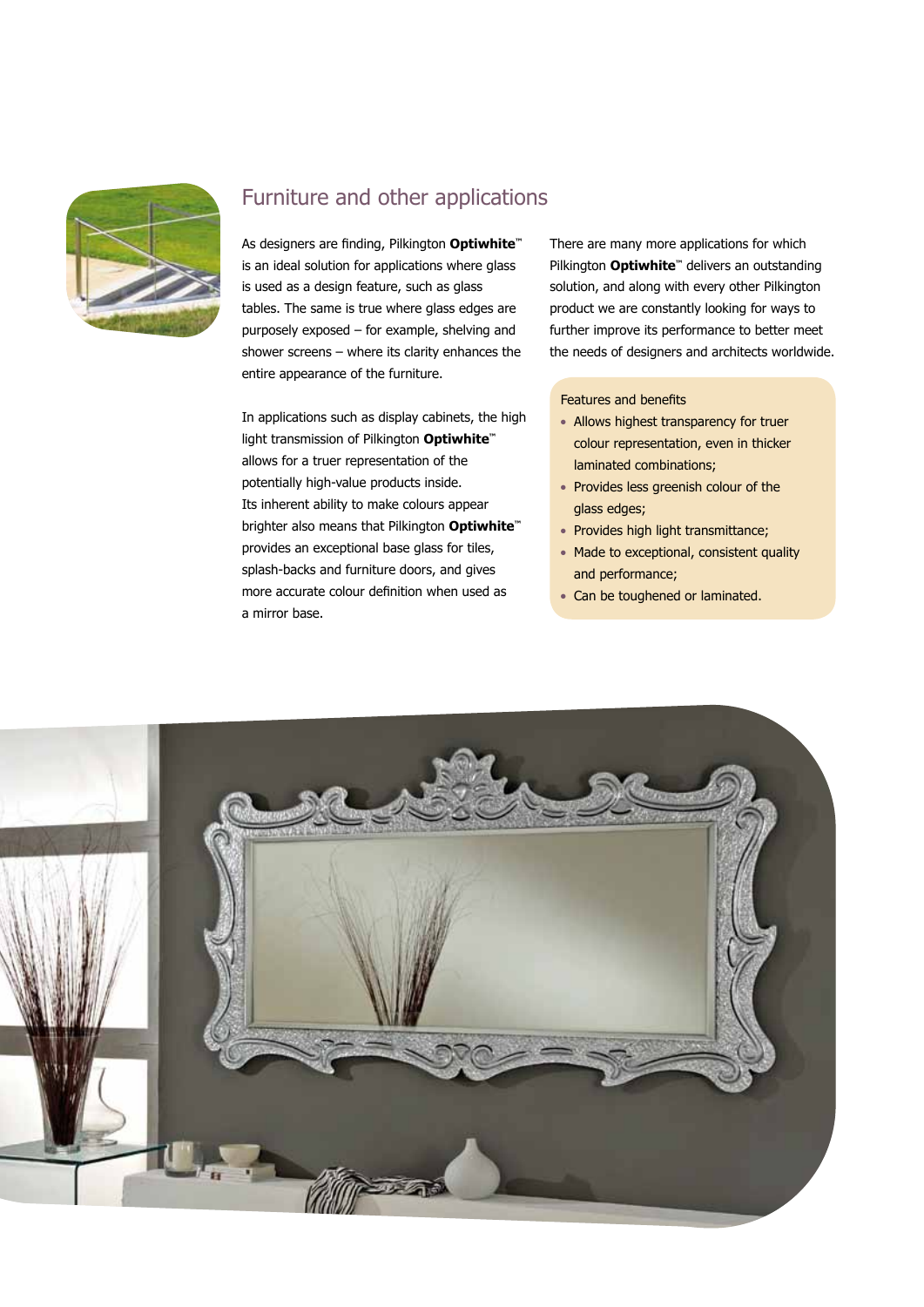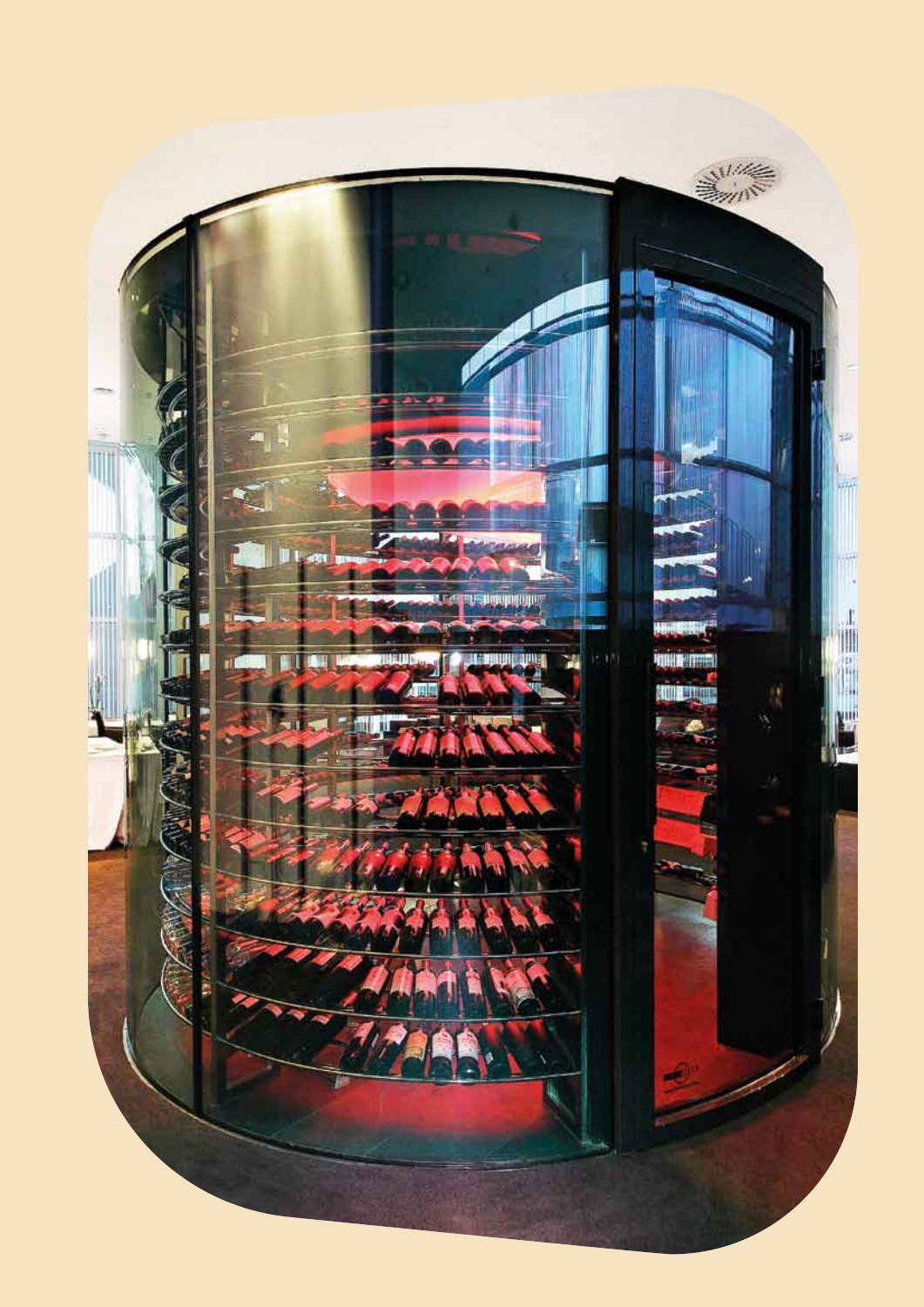# The Glass Pavilion™, Toledo, Ohio, USA

The Glass Pavilion™ at the Toledo Museum, Ohio, USA opened in August 2009. It houses one of the world's finest international glass collections. The outside walls and many of the interior walls of the building were made using approximately 14,000 square metres of Pilkington **Optiwhite<sup>™</sup> low-iron glass.** The structure is 4.6 metres tall and is made of approximately 342 glass panels, ranging in both size and curvature. The architects chose Pilkington **Optiwhite™** because of its versatility and practically colourless properties.



## Gardermoen Airport, Oslo, Norway

The focal point at the main airport in Oslo is the staircase with its magnificent glass railing. It is located in the middle of the restaurant where it sweeps up to a separate seating area. Pilkington **Optiwhite™** was the natural choice for the railing, as it offers a perfectly clear appearance without the green tint that you see in most types of glass. Curved glass is used to match the spiral effect of the stairs, and the glass is a 17.52 mm laminated glass to ensure safety.



### Fira de Barcelona, Spain

The Barcelona Exhibition Building was designed by Japanese architect Toyo Ito.

With a clear predominance of curved shapes and a large curved glass front, it remains true to the creative design style of Ito; who in his own words, seeks to 'merge the virtual with the physical'. Pilkington **Optiwhite™** was the obvious choice of glass for both the interior and exterior, due to its excellent light transmission and attractive appearance. The building is now a reference of modern architecture in Barcelona, one of the most international cities in the world.

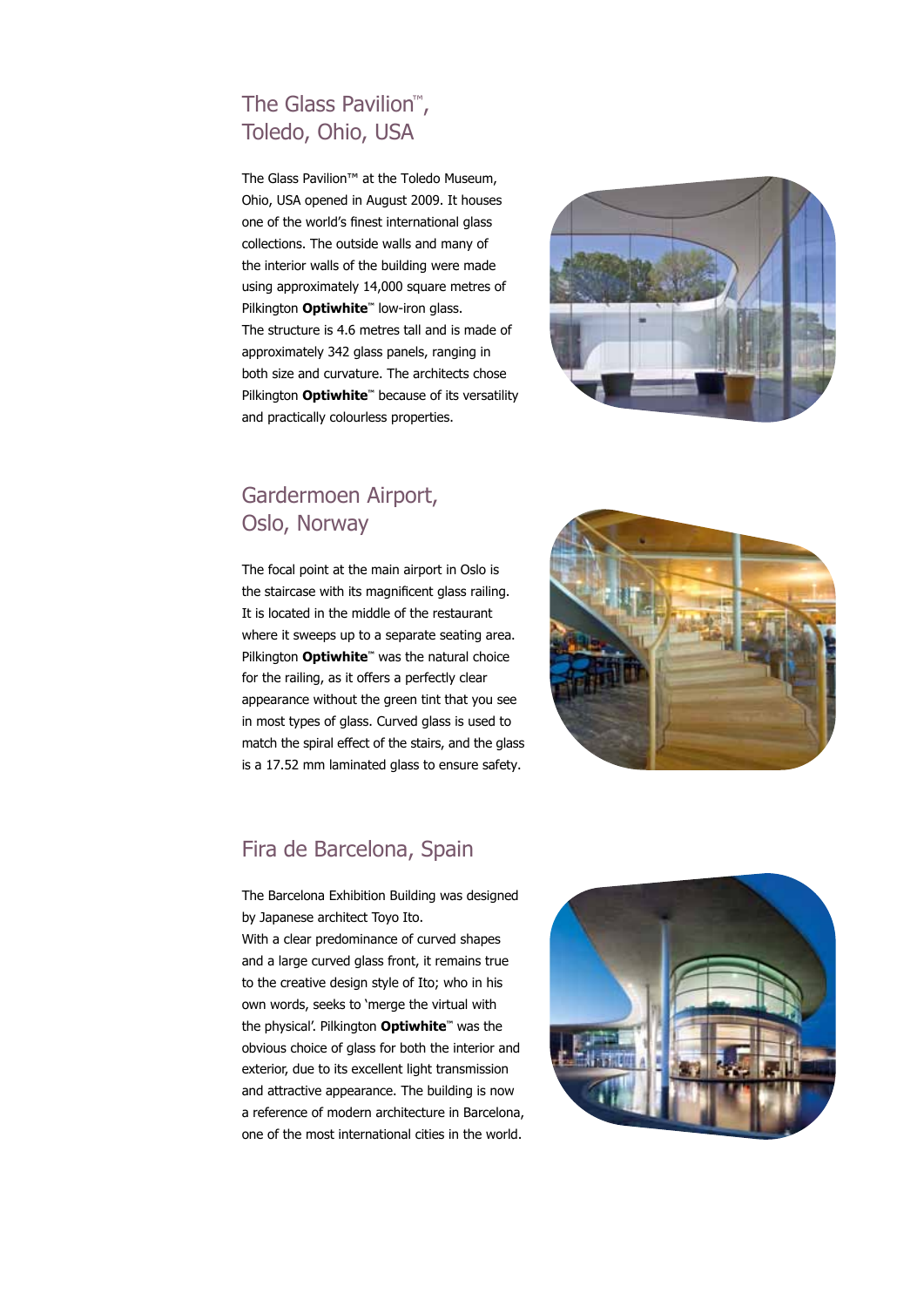### About us

We have been manufacturing and processing glass since 1826. This experience has been invaluable and has enabled us to invest in and develop our ideas into world leading products. Products like high-quality float glass, coated, toughened, laminated, fire protection and specialist glass, as well as energy saving Insulating Glass Units were developed by combining our unrivalled technical expertise with true innovation.

Today we manufacture our products in around 30 countries, and we supply these to the building trade, the automotive industry and to the specialty glass sector across 130 different nations – just one of the reasons why the brand Pilkington has become synonymous with glass.

Only recently we became part of the NSG Group, which has added to our resources and our commitment to quality and excellence. If there is anything we could do for you please let us know. We are in this business together, and we are stronger for it.